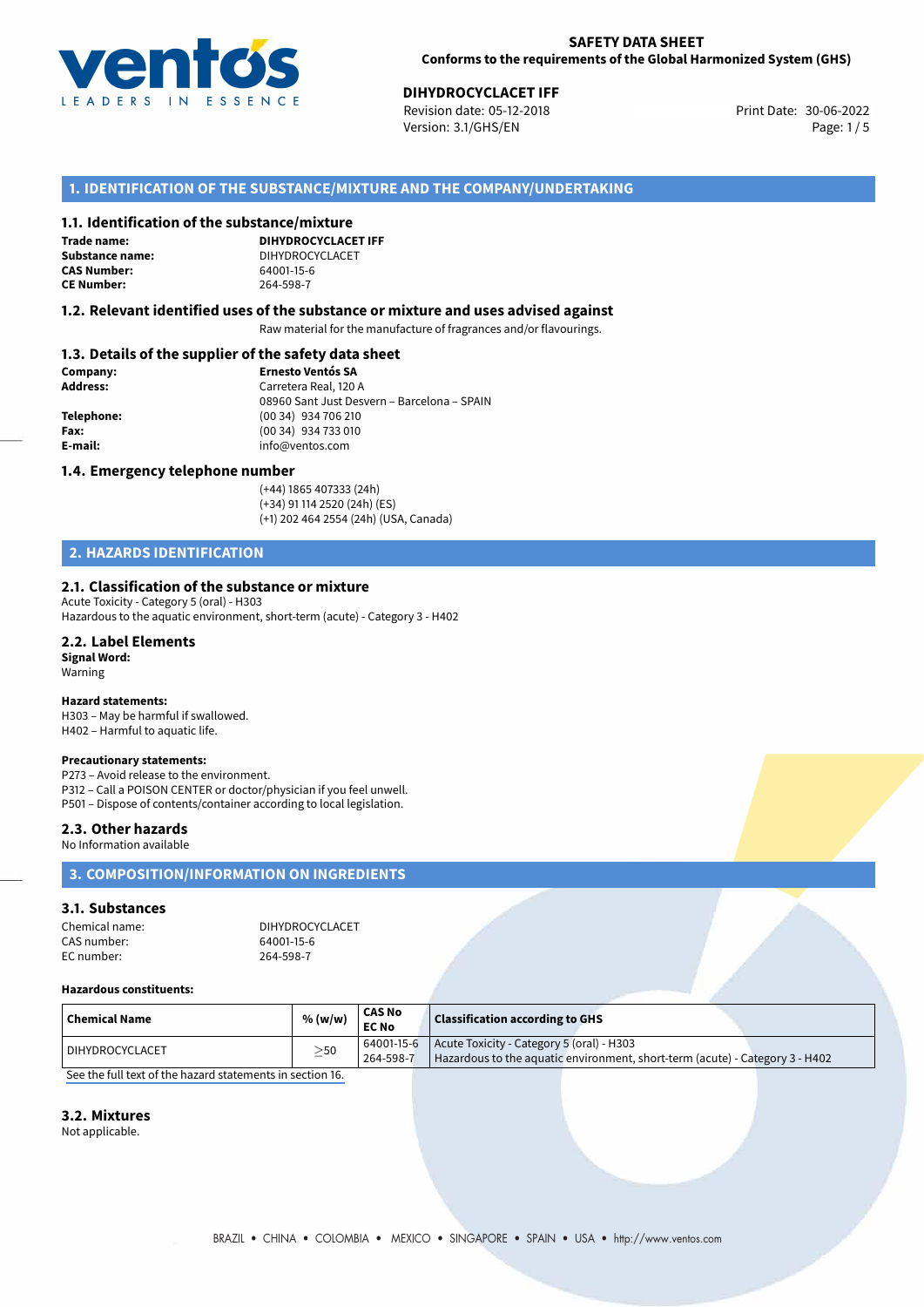

**DIHYDROCYCLACET IFF**<br>
Revision date: 05-12-2018 **Print Date: 30-06-2022** Version: 3.1/GHS/EN Page: 2 / 5

# **4. FIRST-AID MEASURES**

## **4.1. Description of necessary first aid measures**

| Ingestion:    | Rinse mouth with water.<br>Obtain medical advice.<br>Keep at rest. Do not induce vomiting.                                                           |
|---------------|------------------------------------------------------------------------------------------------------------------------------------------------------|
| Eye contact:  | In case of contact with eyes, rinse immediately with plenty of water for at least 15 minutes and seek medical advice.                                |
| Inhalation:   | Remove person to fresh air and keep at rest.<br>Seek immediate medical advice.                                                                       |
| Skin contact: | Take off immediately all contaminated clothing.<br>Thoroughly wash affected skin with soap and water.<br>Seek medical attention if symptoms persist. |

#### **4.2. Most important symptoms and effects, both acute and delayed** No information available.

# **4.3. Indication of any immediate medical attention and special treatment needed**

No information available.

# **5. FIRE-FIGHTING MEASURES**

# **5.1. Extinguishing Media**

Water spray, carbon dioxide, dry chemical powder or appropriate foam. For safety reasons do not use full water jet.

### **5.2. Special hazards arising from the substance or mixture**

Known or Anticipated Hazardous Products of Combustion: Emits toxic fumes under fire conditions.

### **5.3. Advice for firefighters**

High temperatures can lead to high pressures inside closed containers. Avoid inhalation of vapors that are created. Use appropriate respiratory protection. Do not allow spillage of fire to be poured into drains or watercourses. Wear self-contained breathing apparatus and protective clothing.

# **6. ACCIDENTAL RELEASE MEASURES**

### **6.1. Personal precautions, protective equipment and emergency procedures**

Evacuate surronding areas. Ensure adequate ventilation. Keep unnecessary and unprotected personnel from entering. Do not breathe vapor/spray. Avoid contact with skin and eyes. Information regarding personal protective measures: see section 8.

### **6.2. Environmental precautions**

To avoid possible contamination of the environment, do not discharge into any drains, surface waters or groundwaters.

### **6.3. Methods and materials for containment and cleaning up**

Cover with an inert, inorganic, non-combustible absorbent material (e.g. dry-lime, sand, soda ash). Place in covered containers using non-sparking tools and transport outdoors. Avoid open flames or sources of ignition (e.g. pilot lights on gas hot water heater). Ventilate area and wash spill site after material pickup is complete.

### **6.4. Reference to other sections**

Information regarding exposure controls, personal protection and disposal considerations can be found in sections 8 and 13.

# **7. HANDLING AND STORAGE**

### **7.1. Precautions for safe handling**

Do not store or handle this material near food or drinking water. Do not smoke. Avoid contact with the eyes, skin and clothing. Wear protective clothing and use glasses. Observe the rules of safety and hygiene at work. Keep in the original container or an alternative made from a compatible material.

# **7.2. Conditions for safe storage, including any incompatibilities**

Store in tightly closed and preferably full containers in a cool, dry and ventilated area, protected from light. Keep away from sources of ignition (e.g. hot surfaces, sparks, flame and static discharges). Keep away from incompatible materials (see section 10).

### **7.3. Specific end use(s)**

No information available.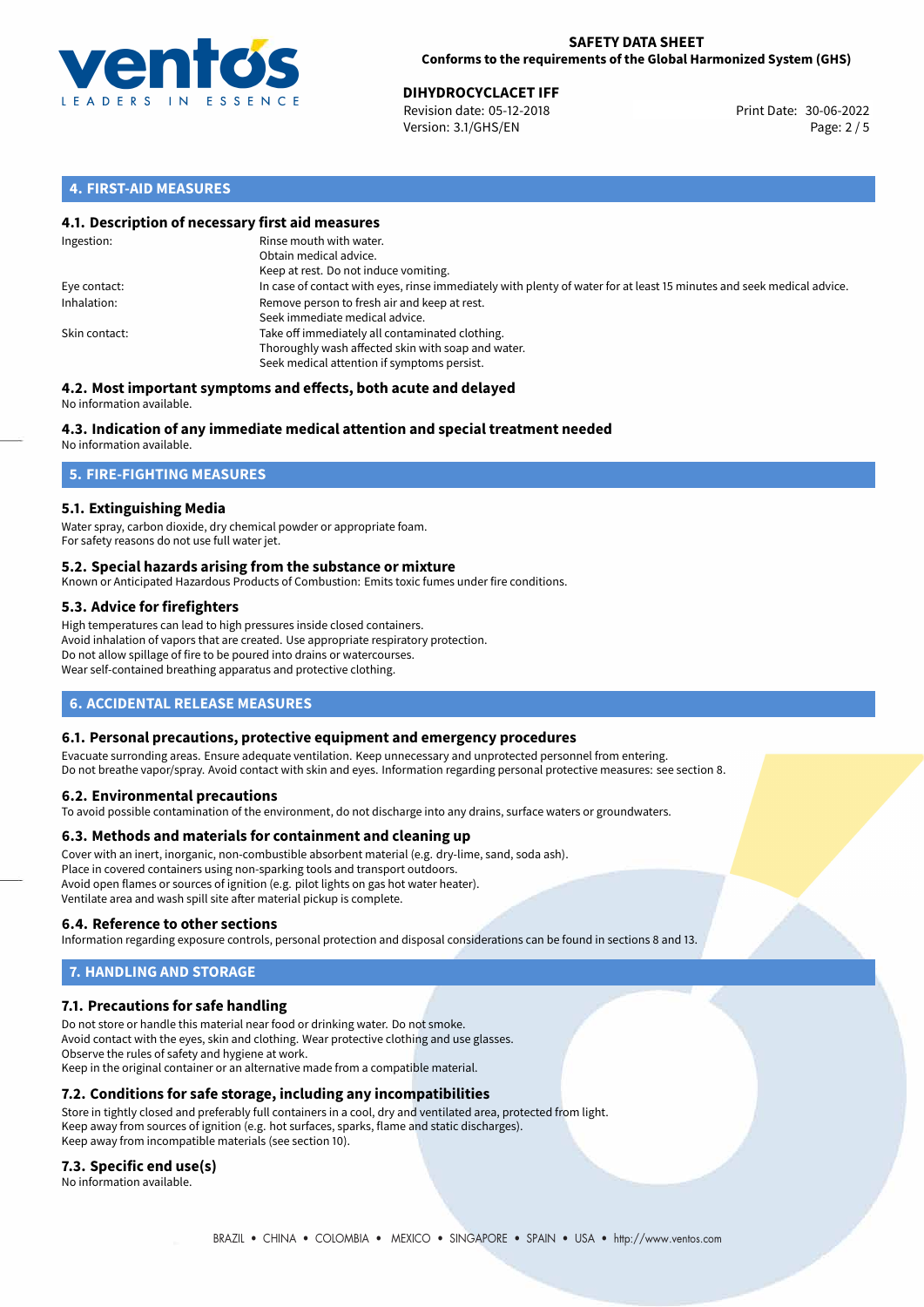

**DIHYDROCYCLACET IFF**<br>
Revision date: 05-12-2018 **Print Date: 30-06-2022** Version: 3.1/GHS/EN Page: 3 / 5

# **8. EXPOSURE CONTROLS AND PERSONAL PROTECTION**

#### **8.1. Control parameters**

Components with occupational exposure limits: None known.

#### **8.2. Exposure controls**

Measures should be taken to prevent materials from being splashed into the body. Provide adequate ventilation, according to the conditions of use. Use a mechanical exhaust if required.

#### **8.3. Individual protection measures, such as personal protective equipment**

| Eye/Face protection:             | Chemical safety goggles are recommended. Wash contaminated goggles before reuse.                                                            |
|----------------------------------|---------------------------------------------------------------------------------------------------------------------------------------------|
| Hand Protection:                 | Chemical-resistant gloves are recommended. Wash contaminated gloves before reuse.                                                           |
| Body protection:                 | Personal protective equipment for the body should be selected based on the task being performed and the risks<br>involved.                  |
| Respiratory Protection:          | In case of insufficient ventilation, use suitable respiratory equipment.                                                                    |
| Environmental exposure controls: | Emissions from ventilation or process equipment should be checked to ensure they comply with environmental<br>protection legislation.       |
|                                  | In some cases, filters or engineering modifications to the process equipment will be necessary to reduce emissions to<br>acceptable levels. |

# **9. PHYSICAL AND CHEMICAL PROPERTIES**

### **9.1. Information on basic physical and chemical properties**

| Appearance:                            | Liguid                    |
|----------------------------------------|---------------------------|
| Colour:                                | Conforms to standard      |
| Odour:                                 | Conforms to standard      |
| Odour theshold:                        | Not determined            |
| pH:                                    | Not determined            |
| Melting point/freezing point:          | Not determined            |
| Boling point/boiling range:            | Not determined            |
| Flash point:                           | $101^{\circ}$ C           |
| Evaporation rate:                      | Not determined            |
| Flammability:                          | Not determined            |
| Lower flammability/Explosive limit:    | Not determined            |
| Upper flammability/Explosive limit:    | Not determined            |
| Vapour pressure:                       | Not determined            |
| Vapour Density:                        | Not determined            |
| Density:                               | 1,046-1,054 g/mL (20°C)   |
| Relative density:                      | $1,046 - 1,054$ (20°C)    |
| Water solubility:                      | <b>INSOLUBLE IN WATER</b> |
| Solubility in other solvents:          | SOLUBLE IN ETHANOL        |
| Partition coefficient n-octanol/water: | Not determined            |
| Auto-ignition temperature:             | Not determined            |
| Decomposition temperature:             | Not determined            |
| Viscosity, dynamic:                    | Not determined            |
| Viscosity, kinematic:                  | Not determined            |
| Explosive properties:                  | Not determined            |
| Oxidising properties:                  | Not determined            |
|                                        |                           |

# **10. STABILITY AND REACTIVITY**

#### **10.1. Reactivity**

No hazardous reactions if stored and handled as prescribed/indicated.

#### **10.2. Chemical stability**

The product is stable if stored and handled as prescribed/indicated.

### **10.3. Possibility of hazardous reactions**

No hazardous reactions if stored and handled as prescribed/indicated.

# **10.4. Conditions to Avoid**

Conditions to Avoid: Excessive heat, flame or other ignition sources.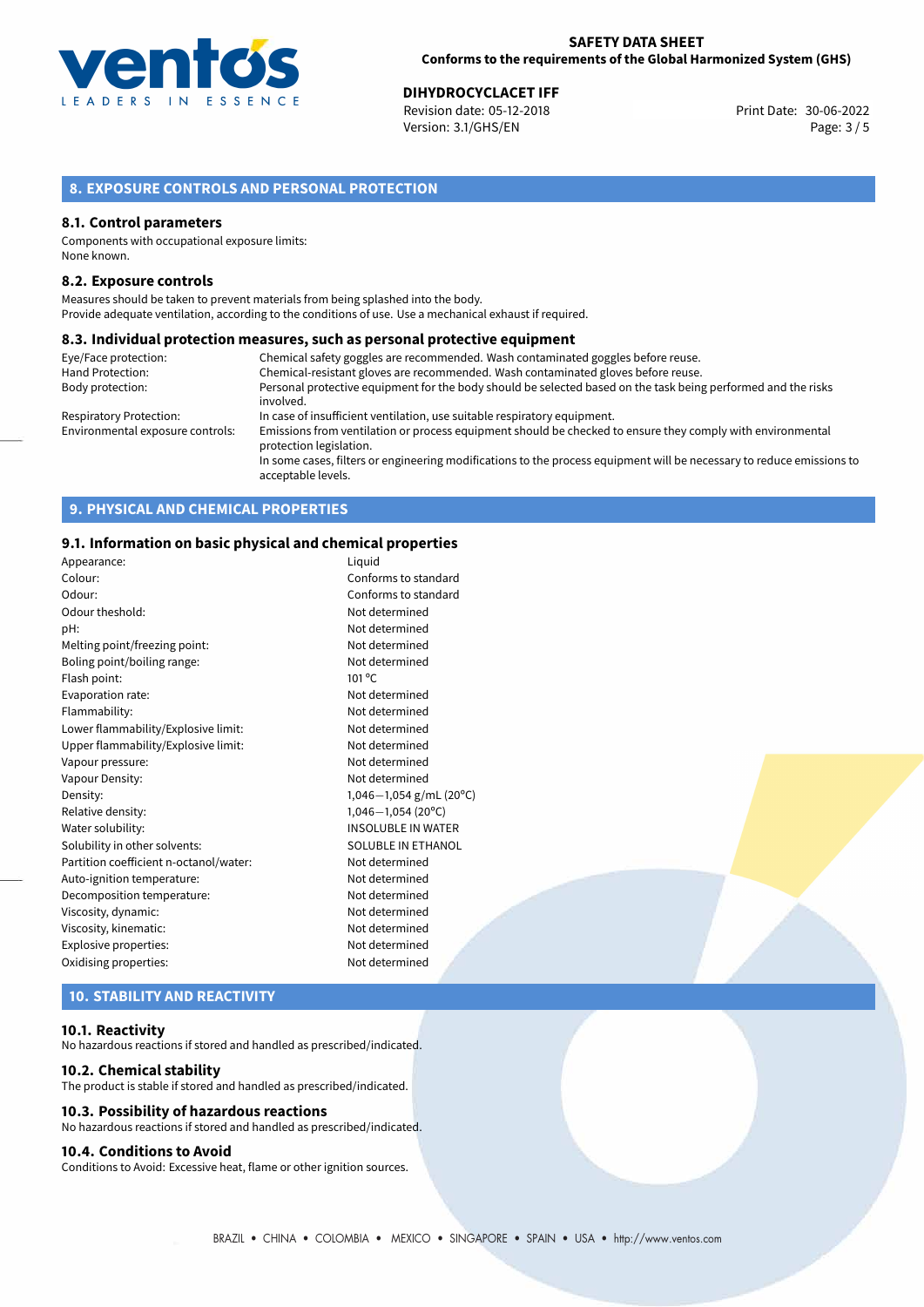

**DIHYDROCYCLACET IFF**<br>
Revision date: 05-12-2018 **Print Date: 30-06-2022** Version: 3.1/GHS/EN Page: 4 / 5

### **10.5. Incompatible materials**

Avoid contact with strong acids and bases and oxidizing agents.

### **10.6. Hazardous decomposition products**

During combustion may form carbon monoxide and unidentified organic compounds.

# **11. TOXICOLOGICAL INFORMATION**

| <b>Acute toxicity</b>                    | May be harmful if swallowed.                                              |
|------------------------------------------|---------------------------------------------------------------------------|
| <b>Skin corrosion/irritation</b>         | Based on the data available, the criteria for classification are not met. |
| Serious eye damage/irritation            | Based on the data available, the criteria for classification are not met. |
| <b>Respiratory or skin sensitisation</b> | Based on the data available, the criteria for classification are not met. |
| <b>Germ cell mutagenicity</b>            | Based on the data available, the criteria for classification are not met. |
| Carcinogenicity                          | Based on the data available, the criteria for classification are not met. |
| <b>Reproductive toxicity</b>             | Based on the data available, the criteria for classification are not met. |
| <b>STOT-single exposure</b>              | Based on the data available, the criteria for classification are not met. |
| <b>STOT-repeated exposure</b>            | Based on the data available, the criteria for classification are not met. |
| <b>Aspiration hazard</b>                 | Based on the data available, the criteria for classification are not met. |

### **12. ECOLOGICAL INFORMATION**

#### **12.1. Toxicity**

**Assessment:** Harmful to aquatic life. **Experimental/calculated data:** No information available.

# **12.2. Degradability**

No information available.

## **12.3. Bioaccumulative potential**

No information available.

## **12.4. Soil mobility**

No information available.

# **12.5. Other adverse effects**

See also sections 6, 7, 13 and 15 Do not allow to get into waste water or waterways.

## **13. DISPOSAL CONSIDERATIONS**

# **13.1. Waste treatment methods**

Dispose of in accordance with national and local environmental regulations.

# **14. TRANSPORT INFORMATION**

|                                  | <b>ADR/RID/ADN</b>                | <b>IMDG</b>                       | <b>IATA-ICAO</b>                  |
|----------------------------------|-----------------------------------|-----------------------------------|-----------------------------------|
| 14.1. UN Number                  | Not classified as hazardous goods | Not classified as hazardous goods | Not classified as hazardous goods |
| 14.2. UN Proper Shipping Name    | Not applicable                    | Not applicable                    | Not applicable                    |
| 14.3. Transport Hazard Class(es) | Not applicable                    | Not applicable                    | Not applicable                    |
| 14.4. Packing Group              | Not applicable                    | Not applicable                    | Not applicable                    |
| 14.5. Environmental hazards      | No                                | <b>No</b>                         | No                                |
| Additional information           |                                   |                                   |                                   |

#### **14.6 Special precautions for user**

None known

# **14.7. Transport in bulk according to Annex II of MARPOL 73/78 and the IBC Code**

No information available

# **15. REGULATORY INFORMATION**

**15.1. Safety, health and environmental regulations/legislation specific for the substance or mixture** No information available